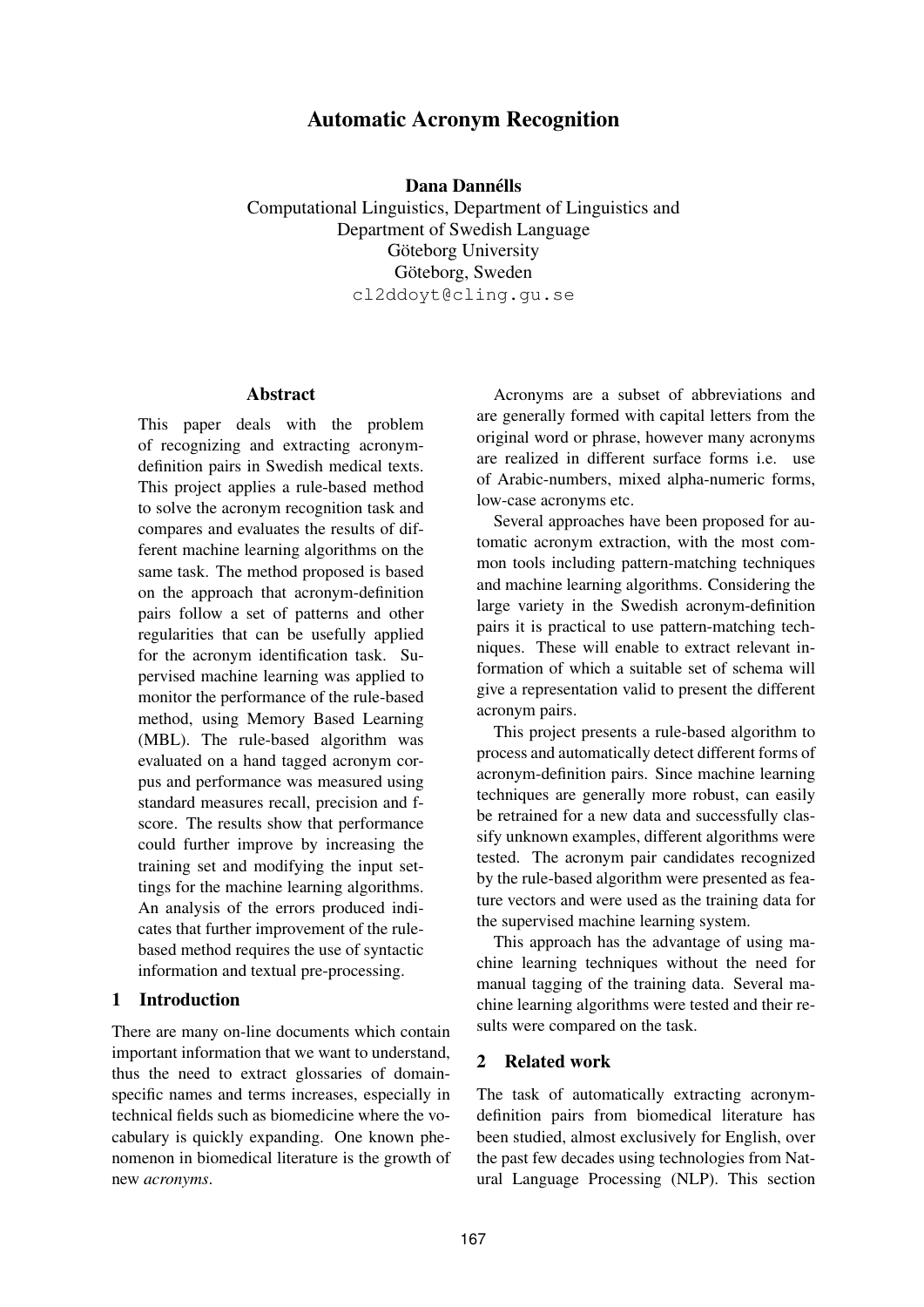presents a few approaches and techniques that were applied to the acronym identification task.

Taghva and Gilbreth (1999) present the Acronyms Finding Program (AFP), based on pattern matching. Their program seeks for acronym candidates which appear as upper case words. They calculate a heuristic score for each competing definition by classifying words into:  $(1)$  stop words ("the", "of", "and"),  $(2)$  hyphenated words (3) normal words (words that don't fall into any of the above categories) and (4) the acronyms themselves (since an acronym can sometimes be a part of the definition). The AFP utilizes the Longest Common Subsequence (LCS) algorithm (Hunt and Szymanski, 1977) to find all possible alignments of the acronym to the text, followed by simple scoring rules which are based on matches. The performance reported from their experiment are: recall of 86% at precision of 98%.

An alternative approach to the AFP was presented by Yeates (1999). In his program, Three Letters Acronyms (TLA), he uses more complex methods and general heuristics to match characters of the acronym candidate with letters in the definition string, Yeates reported f-score of 77.8%.

Another approach recognizes that the alignment between an acronym and its definition often follows a set of patterns (Park and Byrd, 2001), (Larkey et al., 2000). Pattern-based methods use strong constraints to limit the number of acronyms respectively definitions recognized and ensure reasonable precision.

Nadeau and Turney (2005) present a machine learning approach that uses weak constraints to reduce the search space of the acronym candidates and the definition candidates, they reached recall of 89% at precision of 88%.

Schwartz and Hearst (2003) present a simple algorithm for extracting abbreviations from biomedical text. The algorithm extracts acronym candidates, assuming that either the acronym or the definition occurs between parentheses and by giving some restrictions for the definition candidate such as length and capital letter initialization. When an acronym candidate is found the algorithm scans the words in the right and left side of the found acronym and tries to match the shortest definition that matches the letters in the acronym. Their approach is based on previous work (Pustejovsky et al., 2001), they achieved recall of 82% at precision of 96%.

It should be emphasized that the common characteristic of previous approaches in the surveyed literature is the use of parentheses as indication for the acronym pairs, see Nadeau and Turney (2005) table 1. This limitation has many drawbacks since it excludes the acronym-definition candidates which don't occur within parentheses and thereby don't provide a complete coverage for all the acronyms formation.

#### **3 Methods and implementation**

The method presented in this section is based on a similar algorithm described by Schwartz and Hearst (2003). However it has the advantage of recognizing acronym-definition pairs which are not indicated by parentheses.

#### **3.1 Finding Acronym-Definition Candidates**

A valid acronym candidate is a string of alphabetic, numeric and special characters such as '-' and '/'. It is found if the string satisfies the conditions (i) and (ii) and either (iii) or (iv):

(i) The string contains at least two characters. (ii) The string is not in the list of rejected words<sup>1</sup>. (iii) The string contains at least one capital letter. (iv) The strings' first or last character is lower case letter or numeric.

When an acronym is found, the algorithm searches the words surrounding the acronym for a definition candidate string that satisfies the following conditions (all are necessary in conjunction):

(i) At least one letter of the words in the string matches the letter in the acronym. (ii) The string doesn't contain a colon, semi-colon, question mark or exclamation mark. (iii) The maximum length of the string is min( $|A|$ +5, $|A|$ <sup>\*2</sup>), where  $|A|$  is the acronym length (Park and Byrd, 2001). (iv) The string doesn't contain only upper case letters.

#### **3.2 Matching Acronyms with Definitions**

The process of extracting acronym-definition pairs from a raw text, according to the constraints described in Section 3.1 is divided into two steps:

1. Parentheses matching. In practice, most of the acronym-definition pairs come inside parentheses (Schwartz and Hearst, 2003) and can correspond to two different patterns: (i) definition (acronym) (ii) acronym (definition). The

<sup>&</sup>lt;sup>1</sup>The rejected word list contains frequent acronyms which appear in the corpus without their definition, e.g. 'USA', 'UK', 'EU'.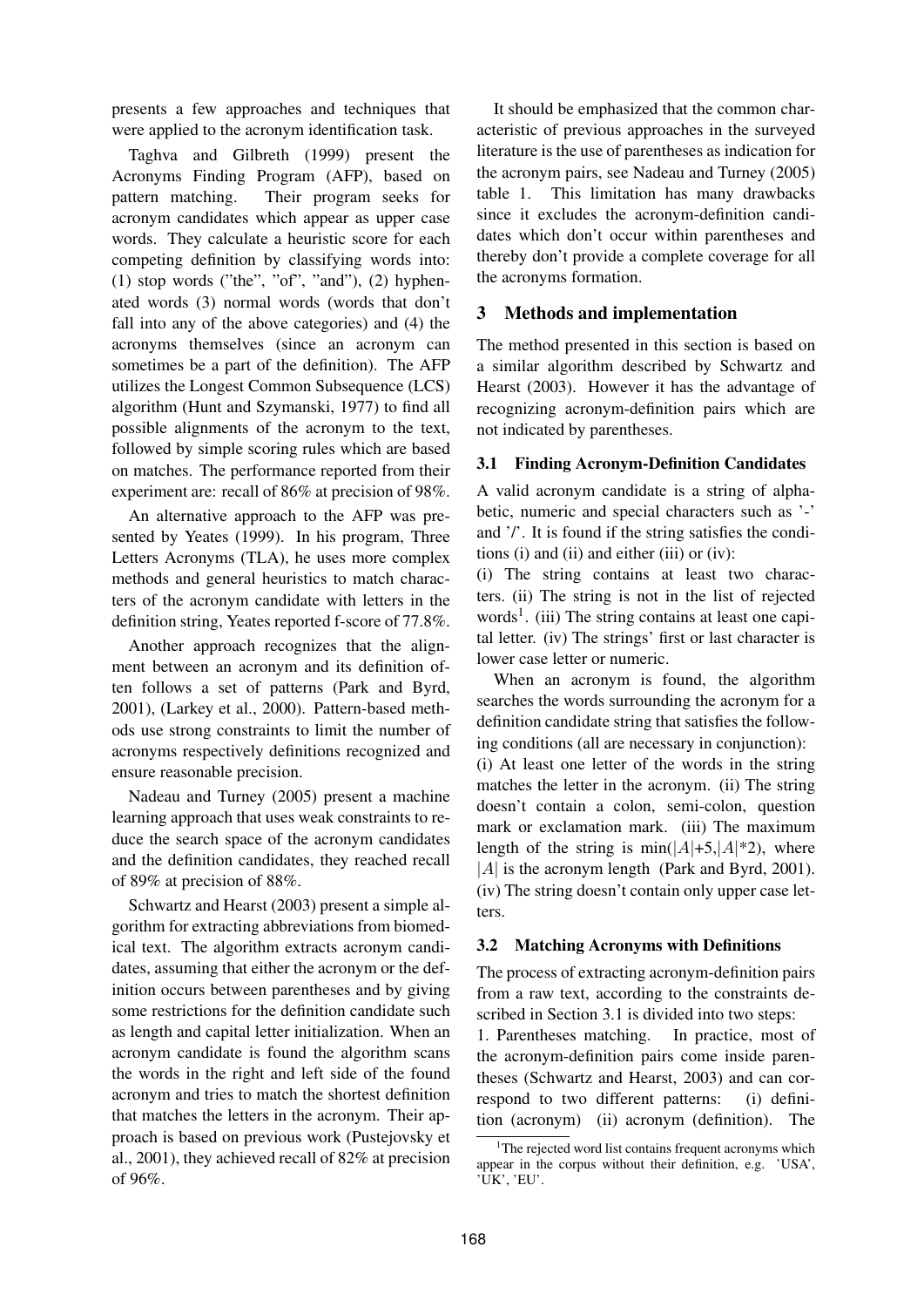algorithm extracts acronym-definition candidates which correspond to one of these two patterns.

2. Non parentheses matching. The algorithm seeks for acronym candidates that follow the constraints, described in Section 3.1 and are not enclosed in parentheses. Once an acronym candidate is found it scans the previous and following context, where the acronym was found, for a definition candidate. The search space for the definition candidate string is limited to four words multiplied by the number of letters in the acronym candidate.

The next step is to choose the correct substring of the definition candidate for the acronym candidate. This is done by reducing the definition candidate string as follows: the algorithm searches for identical characters between the acronym and the definition starting from the end of both strings and succeeds in finding a correct substring for the acronym candidate if it satisfies the following conditions: (i) at least one character in the acronym string matches with a character in the substring of the definition; (ii) the first character in the acronym string matches the first character of the leftmost word in the definition substring, ignoring upper/lower case letters.

## **3.3 Machine Learning Approach**

To test and compare different supervised learning algorithms, Tilburg Memory-Based Learner  $(TiMBL)^2$  was used. In memory-based learning the training set is stored as examples for later evaluation. Features vectors were calculated to describe the acronym-definition pairs. The ten following (numeric) features were chosen: (1) the acronym or the definition is between parentheses (0-false, 1-true), (2) the definition appears before the acronym (0-false, 1-true), (3) the distance in words between the acronym and the definition, (4) the number of characters in the acronym, (5) the number of characters in the definition, (6) the number of lower case letters in the acronym, (7) the number of lower case letters in the definition, (8) the number of upper case letters in the acronym, (9) the number of upper case letters in the definition and (10) the number of words in the definition. The 11th feature is the class to predict: true candidate (+), false candidate (-). An example of the acronym-definition pair  $\langle "vCJD", "variant CJD" \rangle$  represented as a feature vector is: 0,1,1,4,11,1,7,3,3,2,+.

## **4 Evaluation and Results**

### **4.1 Evaluation Corpus**

The data set used in this experiment consists of 861 acronym-definition pairs. The set was extracted from Swedish medical texts, the MEDLEX corpus (Kokkinakis, 2006) and was manually annotated using XML tags. For the majority of the cases there exist one acronym-definition pair per sentence, but there are cases where two or more pairs can be found.

## **4.2 Experiment and Results**

The rule-based algorithm was evaluated on the untagged MEDLEX corpus samples. Recall, precision and F-score were used to calculate the acronym-expansion matching. The algorithm recognized 671 acronym-definition pairs of which 47 were incorrectly identified. The results obtained were 93% precision and 72.5% recall, yielding Fscore of 81.5%.

A closer look at the 47 incorrect acronym pairs that were found showed that the algorithm failed to make a correct match when: (1) words that appear in the definition string don't have a corresponding letter in the acronym string, (2) letters in the acronym string don't have a corresponding word in the definition string, such as "PGA" from "glycol alginate lösning", (3) letters in the definition string don't match the letters in the acronym string.

The error analysis showed that the reasons for missing 190 acronym-definition pairs are: (1) letters in the definition string don't appear in the acronym string, due to a mixture of a Swedish definition with an acronym written in English, (2) mixture of Arabic and Roman numerals, such as "USH3" from "Usher typ III", (3) position of numbers/letters, (4) acronyms of three characters which appear in lower case letters.

## **4.3 Machine Learning Experiment**

The acronym-definition pairs recognized by the rule-based algorithm were used as the training material in this experiment. The 671 pairs were presented as feature vectors according to the features described in Section 3.3. The material was divided into two data files: (1) 80% training data; (2) 20% test data. Four different algorithms were used to create models. These algorithms are: IB1, IGTREE, TRIBL and TRIBL2. The results obtained are given in Table 1.

<sup>&</sup>lt;sup>2</sup>http://ilk.uvt.nl